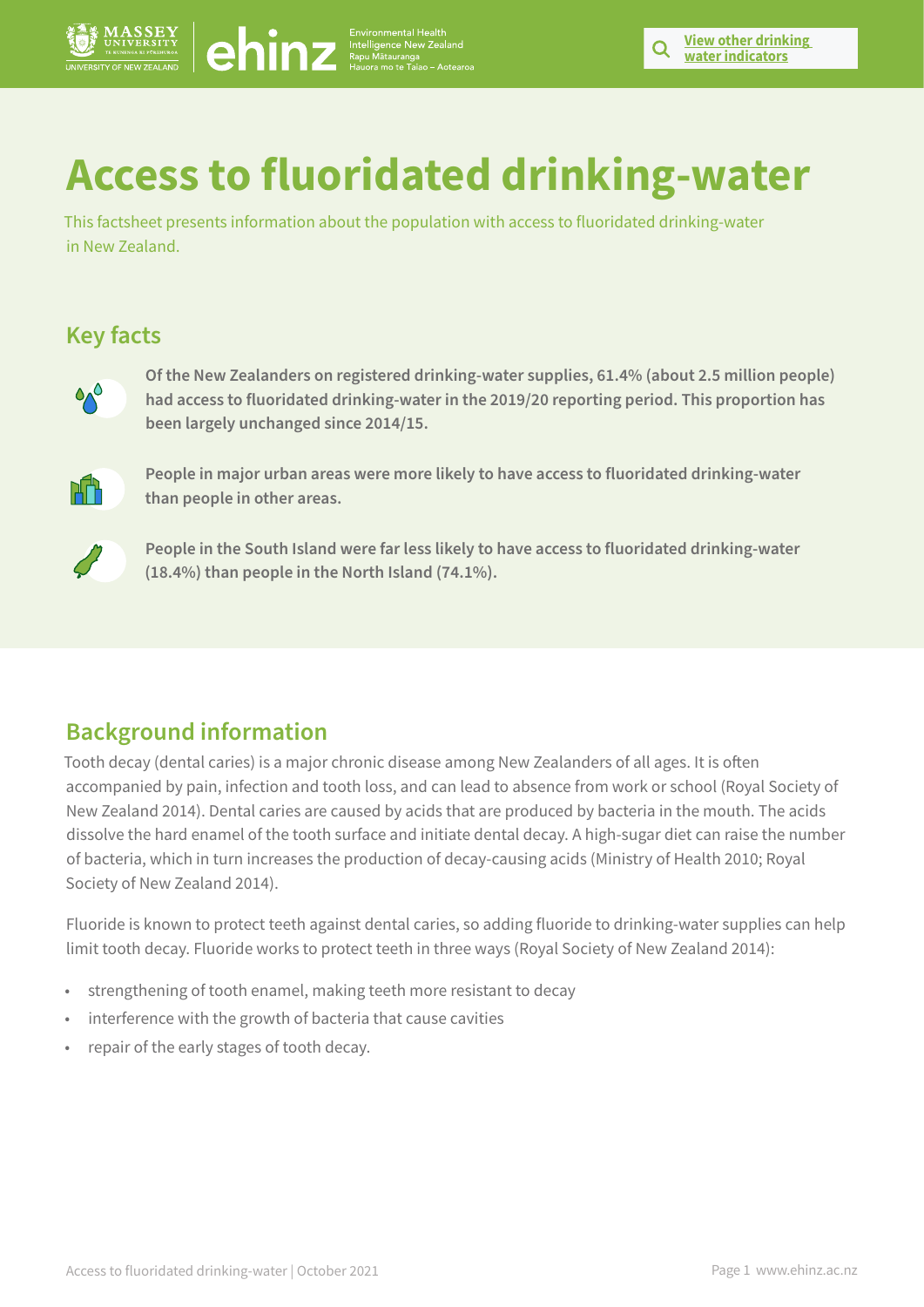# **About 60% of New Zealanders on registered drinking-water supplies have access to fluoridated water**

About 4.1 million New Zealanders (81.4% of the population) received water from registered drinking-water supplies during the 2019/20 reporting period. The remainder received water from very small community supplies (typically serving fewer than 100 people) or sourced their own water from 'self-supplies' (e.g., rainwater tanks). Of the population on registered supplies, 61.4% (2,539,700 people) had access to fluoridated drinking-water. From 2009/10 onwards, this proportion has remained largely unchanged, never ranging below 58.1% (Figure 1).

The peak in the proportion of the population receiving fluoridated water in 2010/11 was due to a large drop in the recorded population on registered water supplies. In 2010/11, 10 supplies serving 400,000 people in Christchurch were excluded from the Annual Drinking-water Quality Report following the Canterbury earthquakes. The actual number of people receiving fluoridated water did not change in equal measure, as Christchurch's water supply is not fluoridated. As the recorded 'total population on registered supplies' changed drastically for this period only, the peak should be discounted as an outlier. The actual number of people who received fluoridated water is presented in Table 1.

#### **Figure 1: Percentage of the population on registered community drinking-water supplies with access to fluoridated drinking-water, 2009–2020**

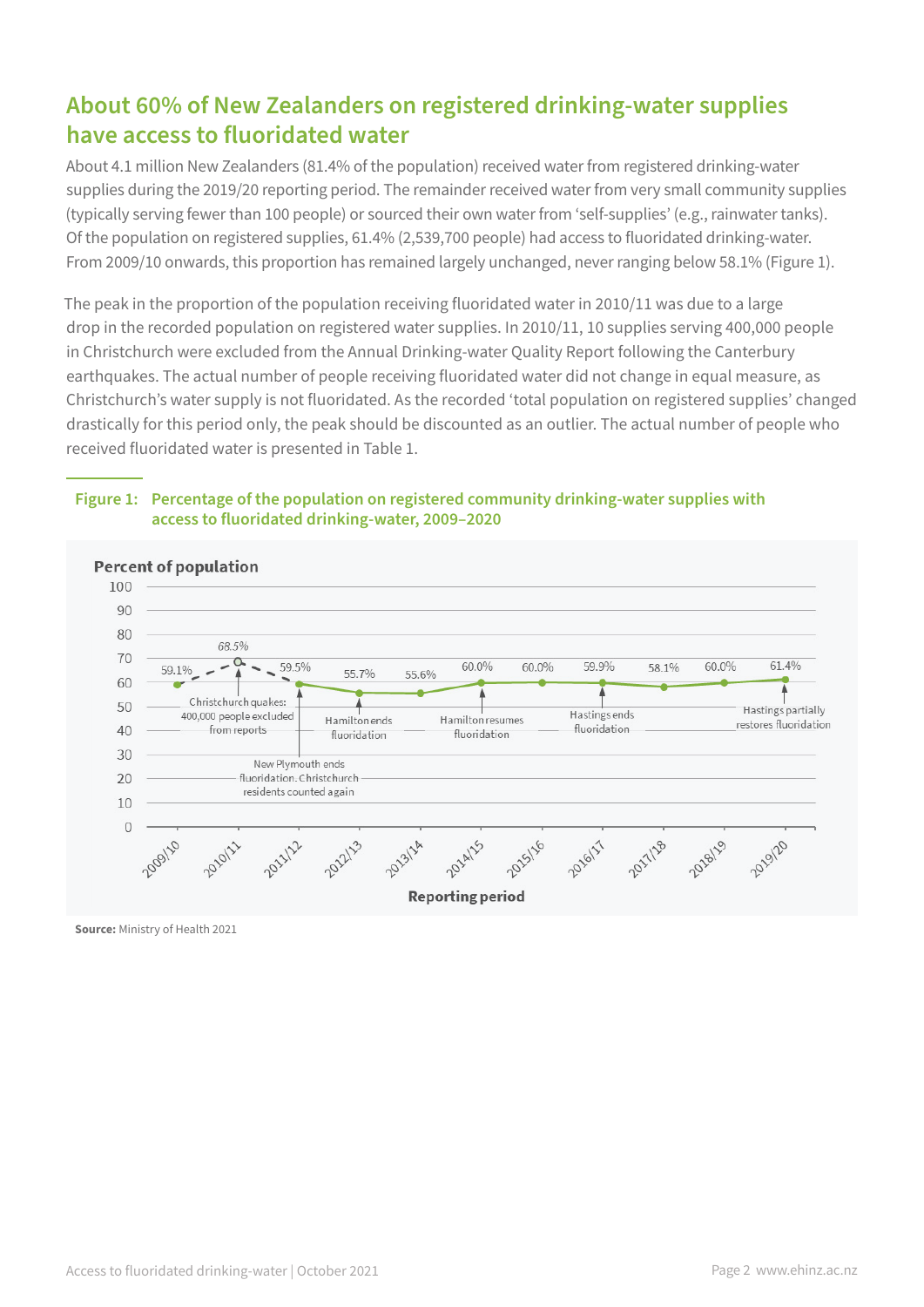| <b>Period:</b>                                | 2009<br>/10 | 2010<br>/11 | 2011<br>/12 | 2012<br>/13 | 2013 <br>/14 | 2014<br>/15 | 2015<br>/16 | 2016<br>/17 | 2017<br>/18 | 2018<br>/19 | 2019<br>/20 |
|-----------------------------------------------|-------------|-------------|-------------|-------------|--------------|-------------|-------------|-------------|-------------|-------------|-------------|
| People on registered<br>supplies (millions)   | 3.97        | 3.40        | 3.81        | 3.81        | 3.83         | 3.79        | 3.79        | 3.82        | 3.84        | 4.08        | 4.14        |
| People served fluoridated<br>water (millions) | 2.35        | 2.33        | 2.27        | 2.12        | 2.13         | 2.27        | 2.28        | 2.29        | 2.23        | 2.45        | 2.54        |
| Percent served<br>fluoridated water           | $59.1\%$    | 68.5%       | 59.5%       | 55.7%       | 55.6%        | 60.0%       | 60.0%       | 59.9%       | 58.1%       | 60.0%       | 61.4%       |

#### **Table 1: Population on fluoridated drinking-water supplies, by year, 2009–2020**

**Source:** Ministry of Health 2021

# **People in the North Island were four times as likely to have access to fluoridated drinking-water**

In the North Island, 74.1% of the population on registered supplies were served fluoridated water in the 2019/20 reporting period. Thirty-three of the North Island's 253 registered supplies were fluoridated, spread across 19 territorial authorities. In the South Island, just 18.4% of the population on registered supplies were served fluoridated water. Nine of the South Island's 230 registered supplies were fluoridated, covering six territorial authorities.

Most of the territorial authorities with access to fluoridated drinking-water were those containing major urban areas, especially in the North Island (Figure 2); Christchurch, New Plymouth and Tauranga were notable exceptions to this. Wellington, Lower Hutt, Upper Hutt, Porirua and Dunedin had 100% of their population served by fluoridated drinking-water supplies.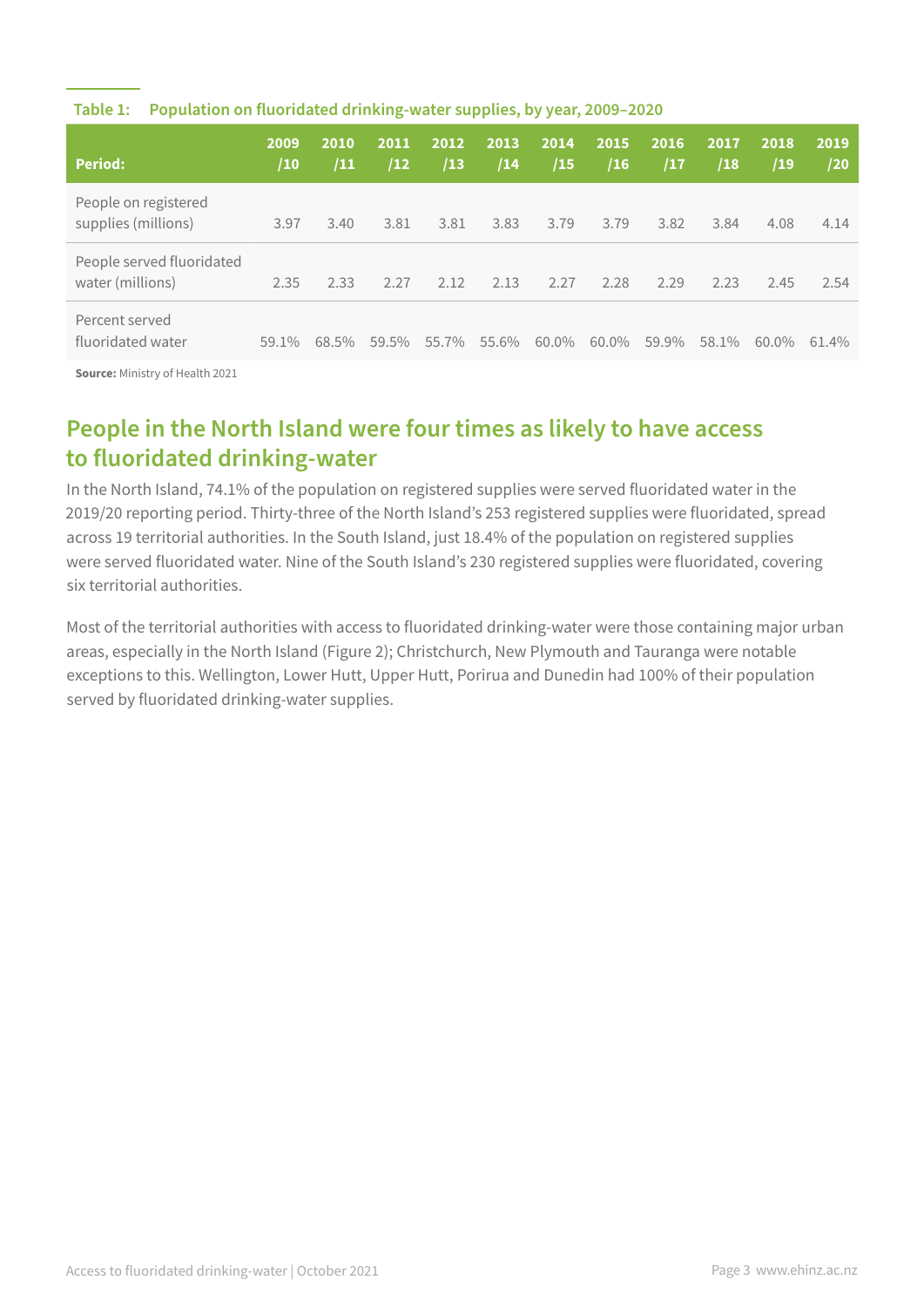### **Figure 2: Access to fluoridated drinking-water, by territorial authority, 2019/20**

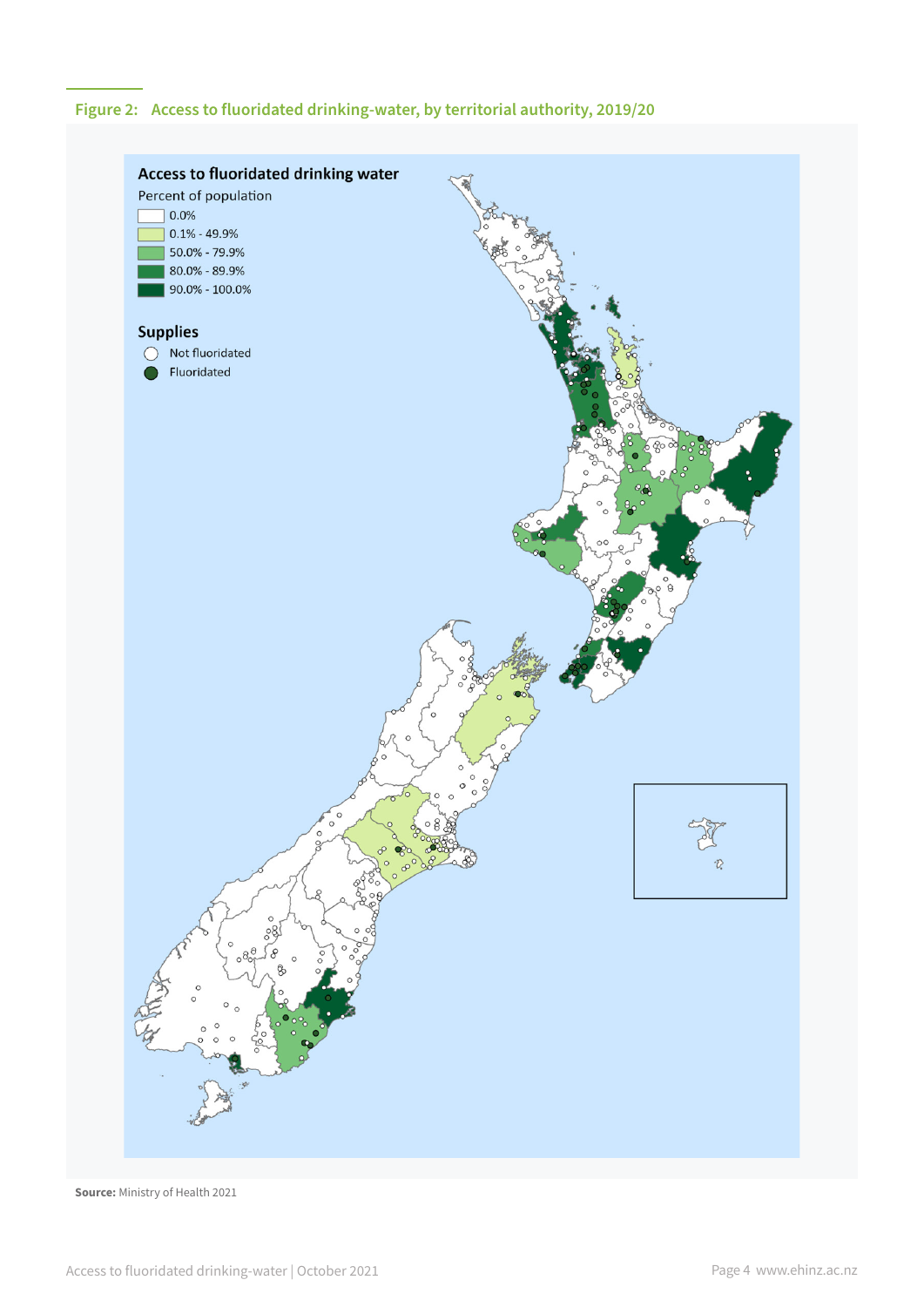Table 2 provides the population and proportion figures for each territorial authority shown in Figure 2 (above).

| <b>Territorial authority</b> | <b>Population on</b><br>registered supplies | <b>Population with access</b><br>to fluoridated water | <b>Percent with access</b><br>to fluoridated water |
|------------------------------|---------------------------------------------|-------------------------------------------------------|----------------------------------------------------|
| Wellington City              | 210,637                                     | 210,637                                               | 100.0%                                             |
| Lower Hutt City              | 103,872                                     | 103,872                                               | 100.0%                                             |
| Porirua City                 | 55,005                                      | 55,005                                                | 100.0%                                             |
| Invercargill City            | 50,456                                      | 50,456                                                | 100.0%                                             |
| <b>Upper Hutt City</b>       | 39,927                                      | 39,927                                                | 100.0%                                             |
| Hamilton City                | 169,525                                     | 169,325                                               | 99.9%                                              |
| Auckland                     | 1,451,638                                   | 1,422,604                                             | 98.0%                                              |
| Dunedin City                 | 116,360                                     | 112,515                                               | 96.7%                                              |
| Gisborne District            | 31,721                                      | 30,600                                                | 96.5%                                              |
| <b>Hastings District</b>     | 68,747                                      | 64,764                                                | 94.2%                                              |
| <b>Masterton District</b>    | 20,940                                      | 19,000                                                | 90.7%                                              |
| Palmerston North City        | 88,877                                      | 79,427                                                | 89.4%                                              |
| Waikato District             | 35,385                                      | 31,235                                                | 88.3%                                              |
| Manawatu District            | 18,051                                      | 15,419                                                | 85.4%                                              |
| <b>Stratford District</b>    | 8,123                                       | 6,773                                                 | 83.4%                                              |
| Kapiti Coast District        | 43,865                                      | 35,800                                                | 81.6%                                              |
| Taupō District               | 37,692                                      | 27,748                                                | 73.6%                                              |
| South Waikato District       | 18,416                                      | 13,300                                                | 72.2%                                              |
| Whakātane District           | 31,302                                      | 21,020                                                | 67.2%                                              |
| Clutha District              | 13,592                                      | 7,985                                                 | 58.7%                                              |
| South Taranaki District      | 17,850                                      | 9,710                                                 | 54.4%                                              |
| Thames-Coromandel District   | 21,123                                      | 7,657                                                 | 36.2%                                              |
| Ashburton District           | 23,930                                      | 1,700                                                 | 7.1%                                               |
| Marlborough District         | 35,218                                      | 1,500                                                 | 4.3%                                               |
| Selwyn District              | 50,429                                      | 1,700                                                 | 3.4%                                               |

### **Table 2: Access to fluoridated drinking-water, by territorial authority, 2019/20**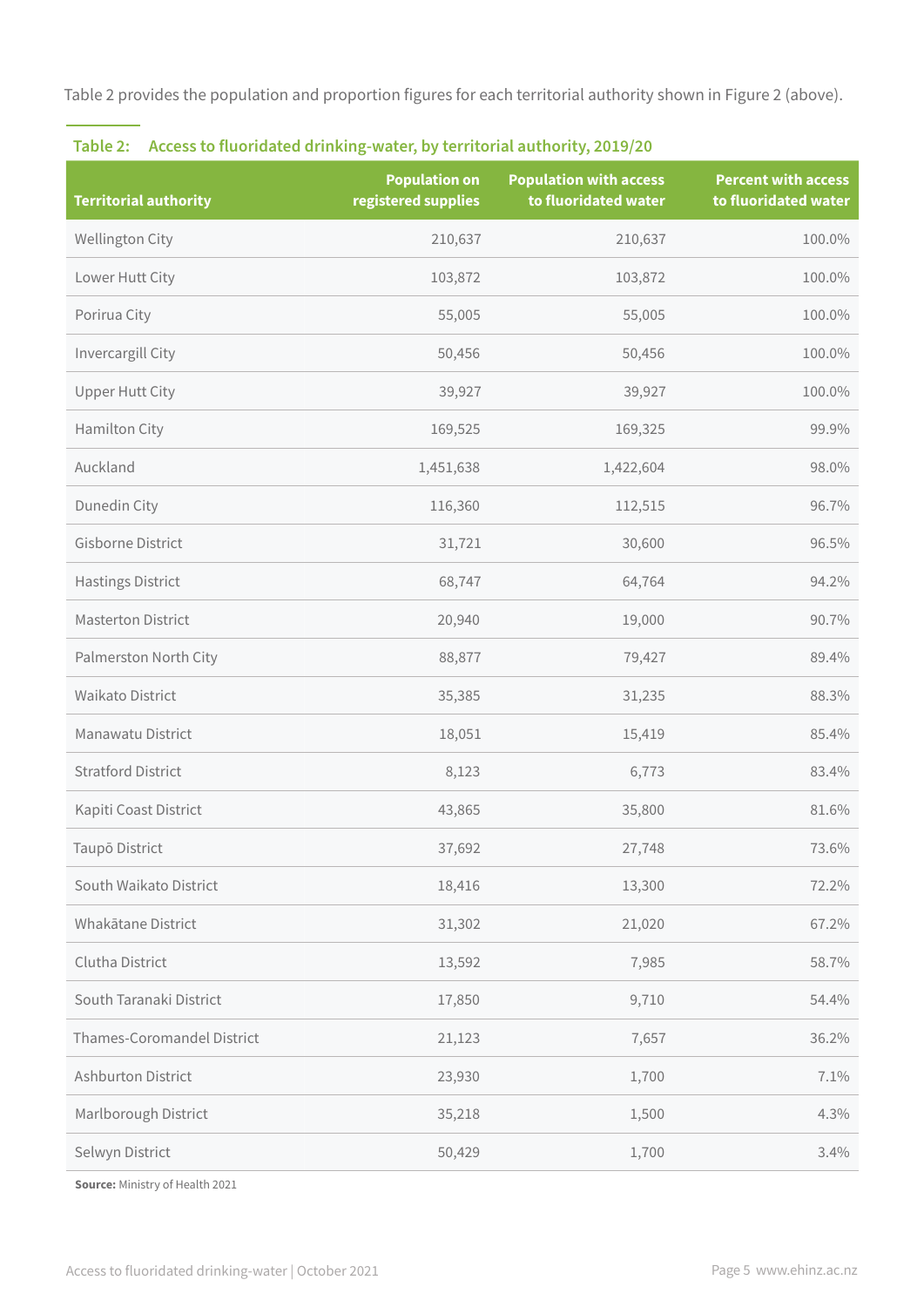The territorial authorities below lack any fluoridated water supplies

## **Table 2: Access to fluoridated drinking-water, by territorial authority, 2019/20**

| <b>Territorial authority</b>   | <b>Population on</b><br>registered supplies | <b>Territorial authority</b> | <b>Population on</b><br>registered supplies |
|--------------------------------|---------------------------------------------|------------------------------|---------------------------------------------|
| Christchurch City              | 352,473                                     | Tararua District             | 11,056                                      |
| Tauranga City                  | 146,097                                     | Ruapehu District             | 10,319                                      |
| Whangarei District             | 71,780                                      | <b>Grey District</b>         | 9,920                                       |
| New Plymouth District          | 65,210                                      | Gore District                | 9,570                                       |
| Rotorua District               | 63,211                                      | Rangitikei District          | 8,734                                       |
| Napier City                    | 57,660                                      | <b>Westland District</b>     | 7,887                                       |
| Queenstown-Lakes District      | 55,899                                      | Kawerau District             | 7,721                                       |
| Nelson City                    | 52,790                                      | Hurunui District             | 7,600                                       |
| Waimakariri District           | 52,534                                      | South Wairarapa District     | 6,998                                       |
| <b>Timaru District</b>         | 43,658                                      | Central Hawke's Bay District | 6,871                                       |
| Whanganui District             | 40,325                                      | Kaipara District             | 6,613                                       |
| Waipā District                 | 35,018                                      | <b>Buller District</b>       | 6,594                                       |
| Western Bay of Plenty District | 30,446                                      | <b>Waitomo District</b>      | 6,402                                       |
| Far North District             | 29,614                                      | <b>Waimate District</b>      | 6,161                                       |
| Horowhenua District            | 26,586                                      | Opotiki District             | 5,560                                       |
| <b>Tasman District</b>         | 26,475                                      | Wairoa District              | 5,317                                       |
| Central Otago District         | 19,950                                      | Carterton District           | 5,230                                       |
| Waitaki District               | 19,949                                      | Ōtorohanga District          | 4,557                                       |
| Matamata-Piako District        | 18,004                                      | Mackenzie District           | 3,710                                       |
| Hauraki District               | 14,682                                      | Kaikoura District            | 3,670                                       |
| Southland District             | 12,268                                      | Chatham Islands Territory    | 125                                         |